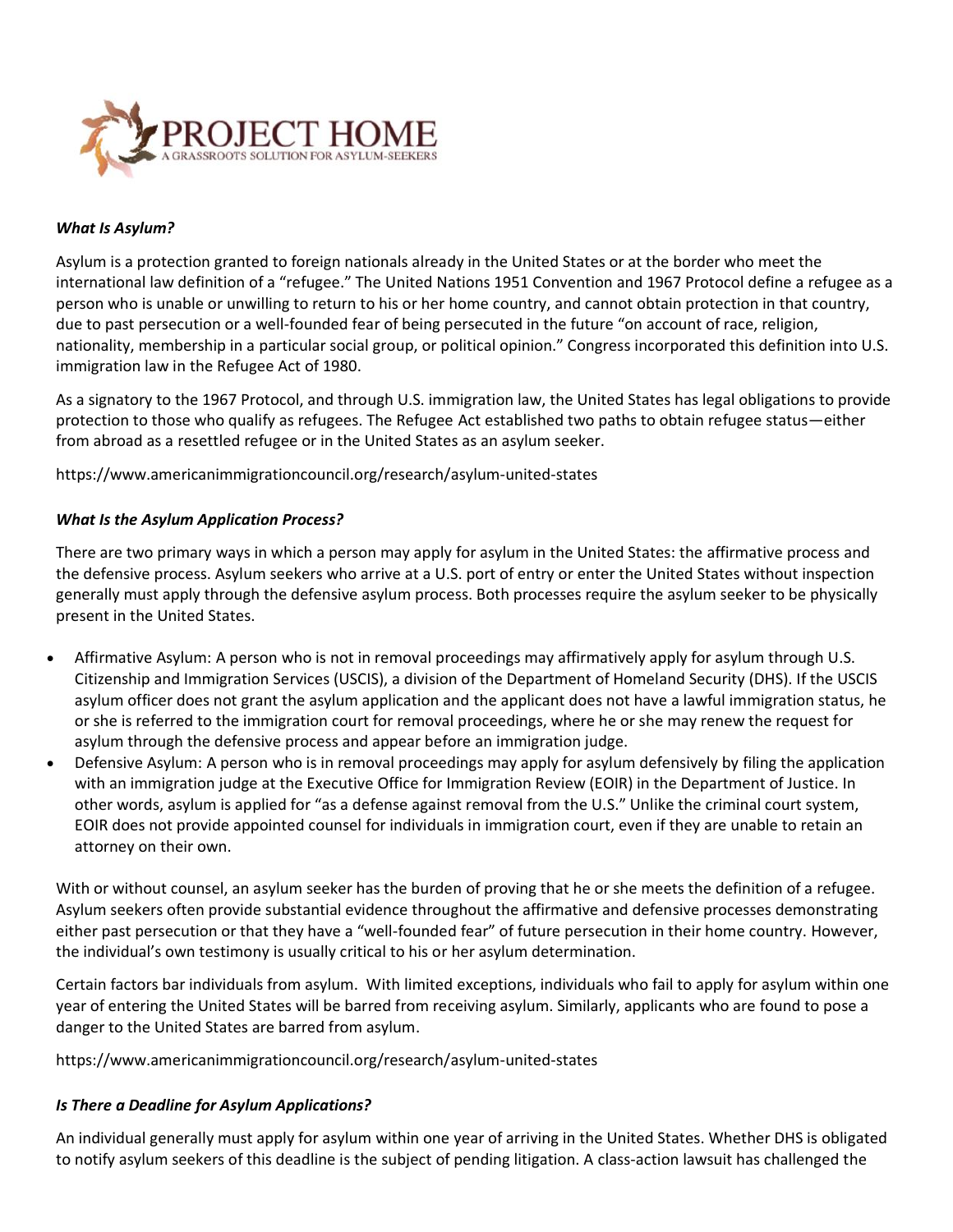government's failure to provide asylum seekers adequate notice of the one-year deadline and a uniform procedure for filing timely applications.

Asylum seekers in the affirmative and defensive processes face many obstacles to meeting the one-year deadline. Some [individuals face traumatic repercussions](https://www.americanimmigrationcouncil.org/research/expedited-removal-asylum-seekers) from their time in detention or journeying to the United States and may never know that a deadline exists. Even those who are aware of the deadline encounter systemic barriers, such as lengthy backlogs, that can make it impossible to file their application in a timely manner. In many cases, [missing the one](https://www.immigrantjustice.org/research-items/report-one-year-asylum-deadline-and-bia-no-protection-no-process)[year deadline](https://www.immigrantjustice.org/research-items/report-one-year-asylum-deadline-and-bia-no-protection-no-process) is the sole reason the government denies an asylum application.

### *What Happens to Asylum Seekers Arriving at a U.S. Border?*

Noncitizens who are encountered by, or present themselves to, a U.S. official at a port of entry or near the border are subject to expedited removal, an accelerated process which authorizes DHS to perform rapid deportations of certain individuals.

To ensure that the United States does not violate international and domestic laws by returning individuals to countries where their life or liberty may be at risk, the credible fear and reasonable fear screening processes are available to asylum seekers in expedited removal processes.

### Credible Fear

Individuals who are placed in expedited removal proceedings and who tell a Customs and Border Protection (CBP) official that they fear persecution, torture, or returning to their country or that they wish to apply for asylum should be referred for a credible fear screening interview conducted by an asylum officer.

If the asylum officer determines that the asylum seeker has a credible fear of persecution or torture, it means that the person has proven that he or she has a "significant possibility" of establishing eligibility for asylum or other protection under the Convention Against Torture. The individual will then be referred to immigration court to proceed with the defensive asylum application process.

If the asylum officer determines the person does not have a credible fear, the individual is ordered removed. Before deportation, the individual may appeal the negative credible fear decision by pursuing a truncated review process before an immigration judge. If the immigration judge overturns a negative credible fear finding, the individual is placed in further removal proceedings through which the individual can seek protection from removal. If the immigration judge upholds the negative finding by the asylum officer, the individual will be removed from the United States.

- In Fiscal Year (FY) 2017, [USCIS found 60,566 individuals](http://www.uscis.gov/sites/default/files/USCIS/Outreach/Upcoming%20National%20Engagements/PED_FY17_CFandRFstatsThru09302017.pdf) to have credible fear. These individuals, many of whom were detained during this screening process, will be afforded an opportunity to apply for asylum defensively and establish that they meet the refugee definition.
- The number of [credible fear cases has skyrocketed](https://www.uscis.gov/sites/default/files/USCIS/Outreach/Notes%20from%20Previous%20Engagements/PED_CredibleFearWorkloadReport.pdf) since the procedure was implemented—in FY 2009, USCIS completed 5,523 cases. Case completions reached an all-time high in FY 2016 at 92,071 and decreased to 79,977 in FY 2017.

#### Reasonable Fear

Individuals who re-enter the United States unlawfully after a prior deportation order and noncitizens convicted of certain crimes are subject to a different expedited removal process called reinstatement of removal. To protect asylum seekers from summary removal before their asylum claim is heard, those in reinstatement of removal proceedings who express a fear of returning to their country are afforded a "reasonable fear" interview with an asylum officer.

To demonstrate a reasonable fear, the individual must show that there is a "reasonable possibility" that he or she will be tortured in the country of removal or persecuted on the basis of race, religion, nationality, political opinion, or membership in a particular social group. While both credible and reasonable fear determinations evaluate the likelihood of an individual's persecution or torture if deported, the reasonable fear standard is higher.

If the asylum officer finds that the person has a reasonable fear of persecution or torture, he or she will be referred to immigration court. The person has the opportunity to prove to an immigration judge that he or she is eligible for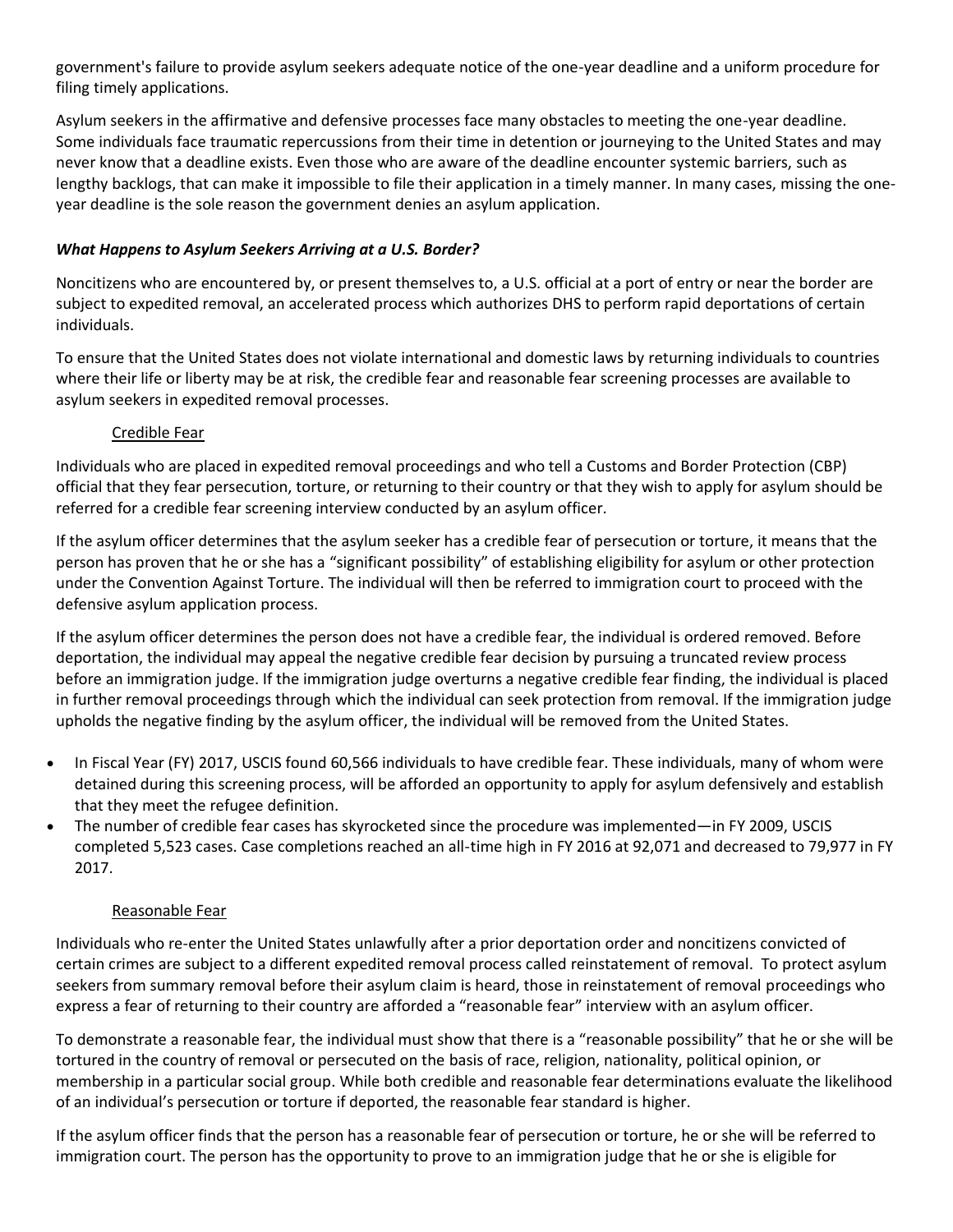"withholding of removal" or "deferral of removal"—protection from future persecution or torture. While withholding of removal is similar to asylum, some of the requirements are more difficult to meet and the relief it provides is narrower. Significantly, and unlike asylum, it does not provide a pathway to lawful permanent residence.

If the asylum officer determines the person does not have a reasonable fear of future persecution or torture, the individual may appeal the negative decision to an immigration judge. If the judge upholds the asylum officer's negative determination, the individual is turned over to immigration enforcement officers for removal. However, if the immigration judge overturns the asylum officer's negative finding, the individual is placed in removal proceedings through which the individual can pursue protection from removal.

In FY 2017, [USCIS found 3,018 individuals](http://www.uscis.gov/sites/default/files/USCIS/Outreach/Upcoming%20National%20Engagements/PED_FY17_CFandRFstatsThru09302017.pdf) to have reasonable fear.

<https://www.americanimmigrationcouncil.org/research/asylum-united-states>

# *How Long Does the Asylum Process Take?*

Overall, the asylum process can take years to conclude. In some cases, a person may file his or her application and receive a hearing or interview date years in the future.

- As of March 2018, there were more than 318,000 affirmative [asylum applications pending with USCIS.](https://www.uscis.gov/sites/default/files/USCIS/Outreach/Notes%20from%20Previous%20Engagements/PED_AsylumOfficeWorkloadMarch2018.pdf) The government does not estimate the time it will take to schedule an initial interview for these asylum applicants, though historically the delay could reach four years for such asylum seekers.
- The [backlog in U.S. immigration courts](http://trac.syr.edu/phptools/immigration/court_backlog/apprep_backlog.php) reached an all-time high in March 2018 with more than 690,000 open deportation cases. On average, these [cases had been pending](http://trac.syr.edu/phptools/immigration/court_backlog/) for 718 days and remained unresolved.
- Individuals with an immigration court case who were ultimately granted relief—such as asylum—by March 2018 waited more than 1,000 days on average for that outcome. New Jersey and California had the longest wait times, averaging 1,300 [days until relief was granted](http://trac.syr.edu/phptools/immigration/court_backlog/court_proctime_outcome.php) in the immigration case.

Asylum seekers, and any family members waiting to join them, are left in limbo while their case is pending. The backlogs and delays can cause prolonged separation of refugee families, leave family members abroad in dangerous situations, and make it more difficult to retain pro bono counsel for the duration of the asylum seeker's case.

Although asylum seekers may apply for work authorization after their case has been pending for 150 days, the uncertainty of their future impedes employment, education, and trauma recovery opportunities.

<https://www.americanimmigrationcouncil.org/research/asylum-united-states>

# *How Many People Are Granted Asylum?*

In FY 2016, the most recent year with available data, 20,455 [individuals were granted asylum:](https://www.dhs.gov/immigration-statistics/yearbook/2016/table16) 11,729 affirmatively and 8,726 defensively (Figure 1). Total annual asylum grants averaged 23,669 between FY 2007 and FY 2016.



Figure 1: Individuals Granted Asylum Affirmatively or Defensively: Fiscal Years 1990 to 2016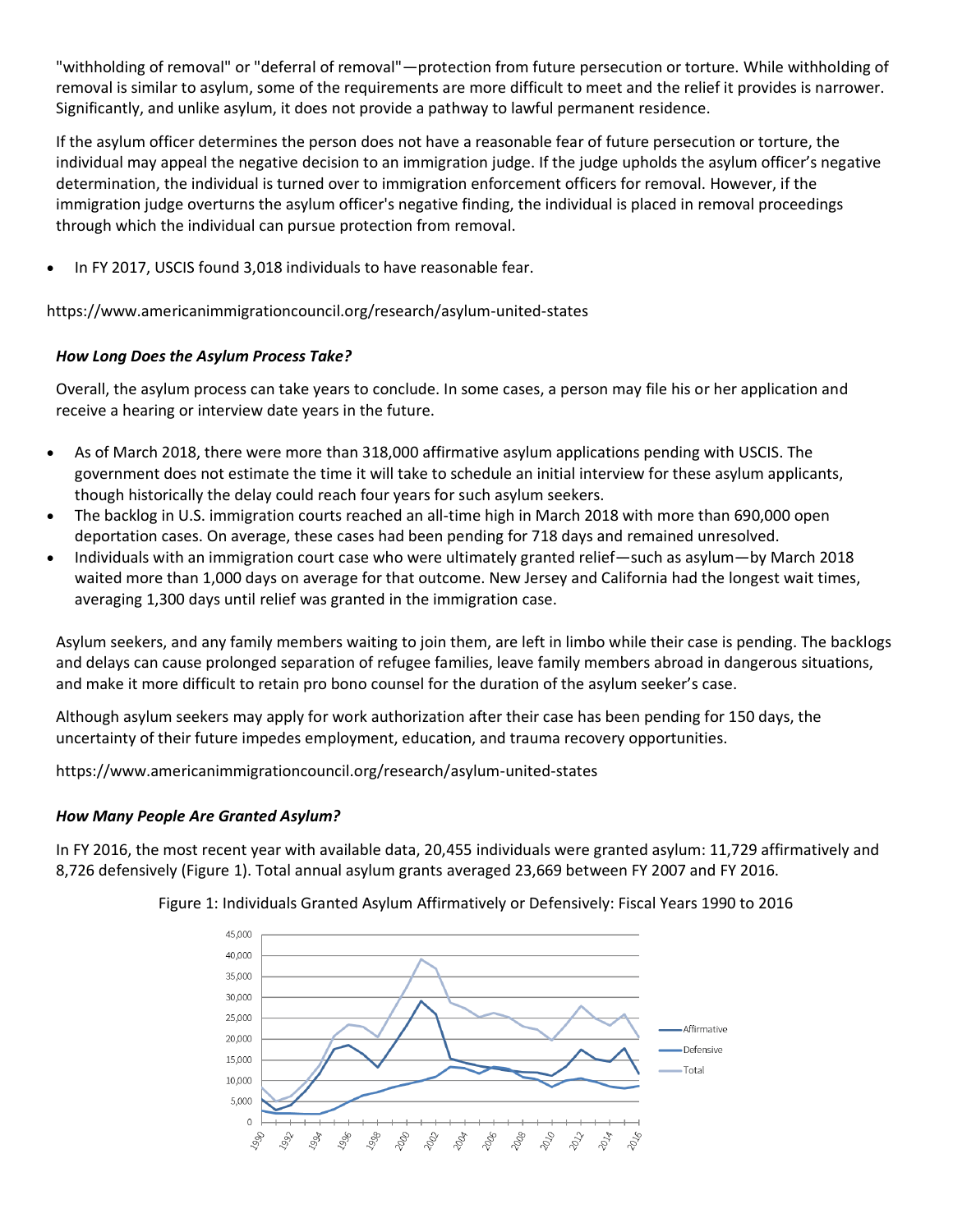Source: Office of Immigration Statistics, Table 16 in *2016 Yearbook of Immigration Statistic* (Washington, DC: U.S. Dep't of Homeland Sec., 2018), https://www.dhs.gov/immigration-statistics/yearbook/2016/table16.

The countries of nationality for individuals granted asylum have largely remained the same in this 10-year period (FY 2007-2016), with nationals of China and Egypt making up significant shares of asylees. Other individuals granted asylum in that time period included nationals of Guatemala, Haiti, Venezuela, Iraq, Ethiopia, Iran, Colombia, and Russia.

In FY 2016, Chinese and Salvadoran nationals represented the greatest shares of asylees (accounting for 21.9 and 10.5 percent, respectively, of all individuals granted asylum in FY 2016). Nationals of China, El Salvador, Guatemala, and Honduras combined accounted for half (49.4 percent) of the 20,455 individuals granted asylum—either affirmatively or defensively—in FY 2016 (Figure 2). A total of 98 nationalities were represented among all individuals granted asylum in FY 2016.

Figure 2: Total Asylum Grants by Country of Nationality, Fiscal Year 2016

# <https://www.americanimmigrationcouncil.org/research/asylum-united-states>



**\*** Includes the Palestinian Territory and countries with less than 10 individuals granted asylum in FY 2016.

**Source:** American Immigration Council analysis of government data. Office of Immigration Statistics, Tables 17 and 19 in *2016 Yearbook of Immigration Statistic* (Washington, DC: U.S. Dep't of Homeland Sec., 2018)[,https://www.dhs.gov/immigration-statistics/yearbook/2016.](https://www.dhs.gov/immigration-statistics/yearbook/2016)

<https://www.americanimmigrationcouncil.org/research/asylum-united-states>

# *What Does Project Home Do?*

Project Home works with asylum seekers who are actively engaged in the asylum seeking process. Our model is to support individuals and families throughout their application and court proceedings. Supports would include, but not limited to, housing through host families, legal, medical access, and education. Supports are designed to meet the needs of the asylum seekers. Each asylum seeker or family is connected with a Team Leader who works with the host family and helps cultivate the proper network of support.

# *Is This Legal?*

Yes. Project Home is working with individuals and families that are engaging in the legal right to seek asylum. These codes are both international and domestic law. All individuals are in the process of applying for or are currently active within legal proceedings pertaining to seeking asylum.